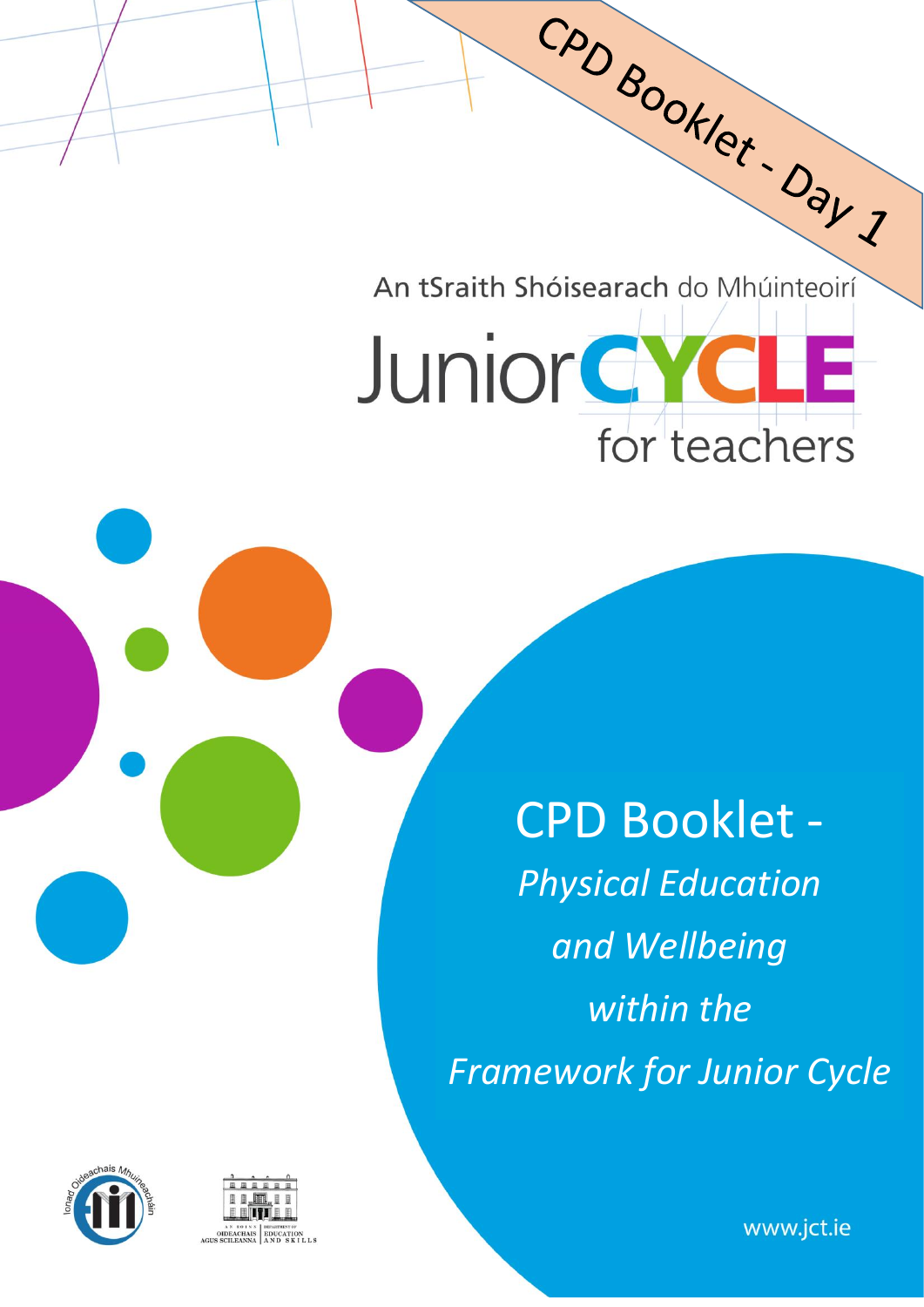## **Section A: Reference Websites**

#### <http://www.curriculumonline.ie/>

At this NCCA-hosted website, you can view the curriculum, examples of student work, and a variety of assessment support options

#### <http://www.jct.ie/>

The JCT website provides detail of CPD opportunities to support school and teachers specific to the new Framework. It will include information, relevant resources and materials details of upcoming events

#### <http://www.juniorcycle.ie/>

This NCCA-hosted website contains detail of key features of the new junior cycle; newly developed subjects and short courses, a focus on literacy, numeracy and key skills, and new approaches of assessment and reporting.

#### <http://www.pdst.ie/Physical-Education-Main>

The PDST Health and Wellbeing team aim to provide high quality professional development and support that empowers teachers and schools to provide the best possible education for all pupils/students

#### <http://www.peai.org/>

The Physical Education Association of Ireland is the professional association for physical education professionals in Ireland

#### <http://www.sess.ie/>

The role of the Special Education Support Service (SESS) is to enhance the quality of learning and teaching in relation to special educational provision

### **Section B: Physical Education within the Framework for Junior Cycle**

**Junior Cycle Education** places students at the centre of the educational experience, enabling them to actively participate in their communities and in society, and to be resourceful and confident learners in all aspects and stages of their lives. Junior Cycle is inclusive of all students and contributes to equality of opportunity, participation and outcome for all.

**Wellbeing at Junior Cycle** provides learning opportunities to enhance the physical, mental, emotional and social wellbeing and resilience of students, and enables them to build life-skills and to develop a strong sense of connectedness to their school and to their community. It will also emphasise the role that students play in their family, community and society in general. This new area of learning will incorporate learning traditionally included in PE, SPHE and CSPE. A school may also choose to include other areas in their provision for Wellbeing.

**Physical Education (PE)** aims to develop students as knowledgeable, skilful and creative participants who are confident and competent to perform in a range of physical activities safely. The PE short course aims to build students' appreciation of the importance of health-enhancing and inclusive physical activity and a commitment to it now, and in the future.

The short course in PE contributes to the Wellbeing programme by providing learning experiences which support students in being better able and more motivated to include regular physical activity in their lives, thereby contributing to their overall experience of wellbeing.

### **Curricular options for PE within Wellbeing (DES Circular Letter 0024/2016)**

Students who commenced their Junior Cycle from Sept 2016 must study PE following either:

- the junior cycle syllabus in Physical Education (2003) or
- the specification for the Junior Cycle short course in Physical Education (2014)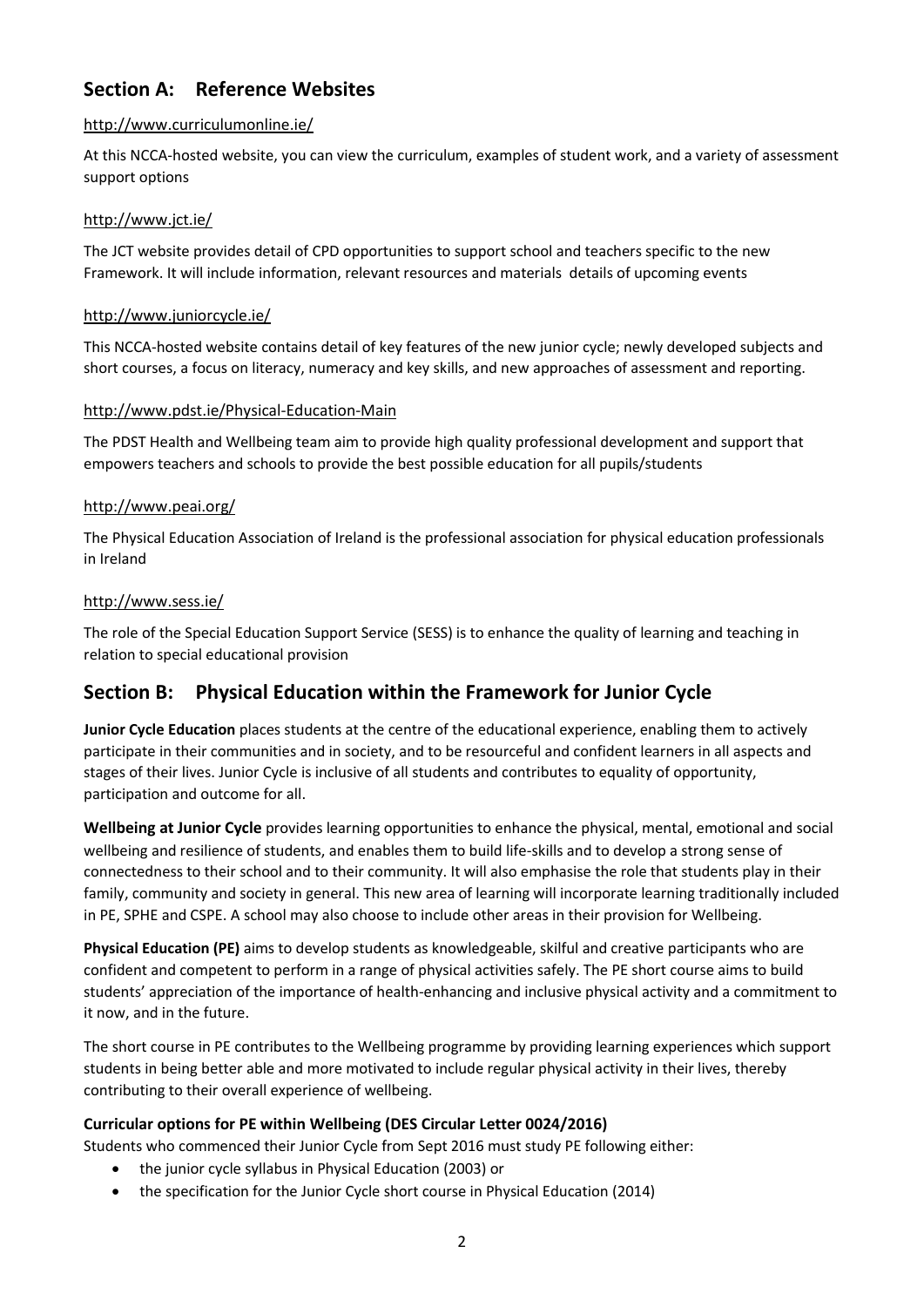## **Section C: Notes/Key Messages**

Session 1 - The key messages regarding PE within the new Wellbeing area of learning

Session 2 - Approaches to planning and assessment using learning outcomes

Session 3 - The first steps in introducing the Wellbeing area of learning in your school

Something I learned

Something I'm going to do

One question I'm left with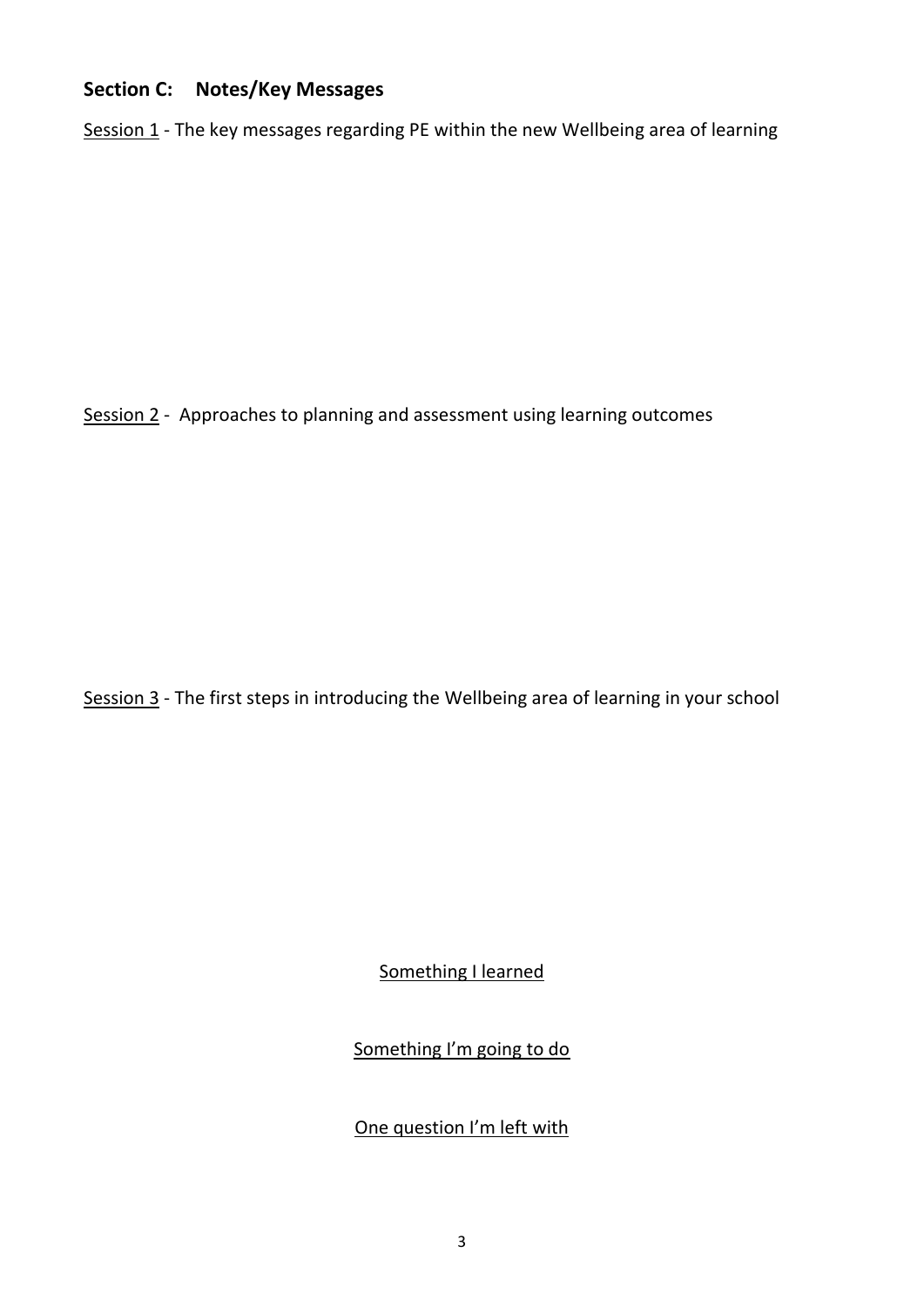

## **Section E: The Eight Principles**

These principles will inform the planning for as well as the development and the implementation of junior cycle programmes in all schools. (Framework for Junior Cycle, pg. 11)

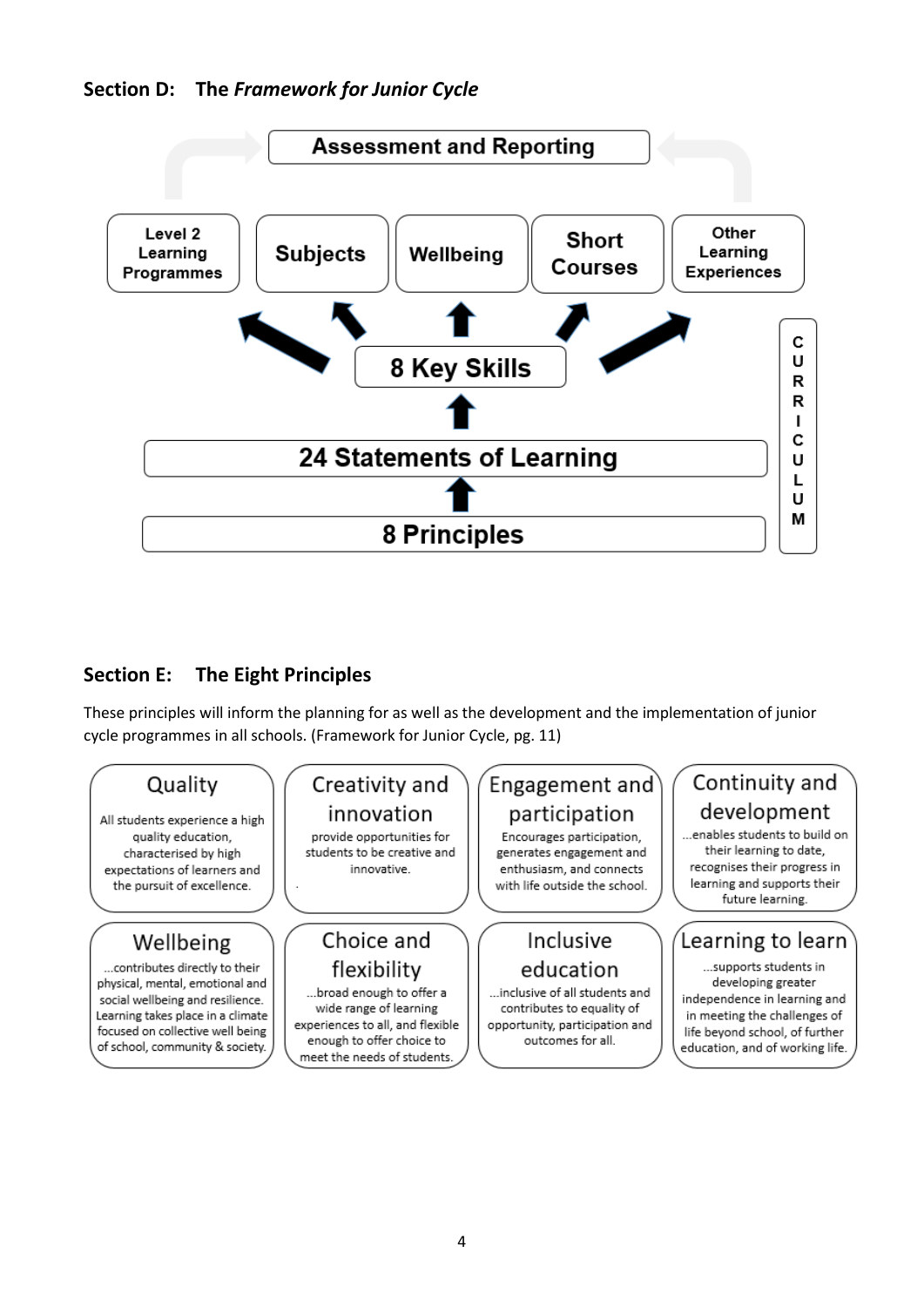## **Section F: The 24 Statements of Learning**

The twenty-four statements, underpinned by the eight principles, are central to planning for, the students' experience of, and the evaluation of the school's junior cycle programme. Schools will ensure that all statements of learning feature in the programmes offered to their junior cycle students.

|    | The student:                                                                                          |
|----|-------------------------------------------------------------------------------------------------------|
| 1. | communicates effectively using a variety of means in a range of contexts in L1*                       |
| 2. | listens, speaks, reads and writes in L2* and one other language at a level of proficiency that is     |
|    | appropriate to her or his ability                                                                     |
| 3. | creates, appreciates and critically interprets a wide range of texts                                  |
| 4. | creates and presents artistic works and appreciates the process and skills involved                   |
| 5. | has an awareness of personal values and an understanding of the process of moral decision             |
|    | making                                                                                                |
| 6. | appreciates and respects how diverse values, beliefs and traditions have contributed to the           |
|    | communities and culture in which she/he lives                                                         |
| 7. | values what it means to be an active citizen, with rights and responsibilities in local and wider     |
|    | contexts                                                                                              |
| 8. | values local, national and international heritage, understands the importance of the                  |
|    | relationship between past and current events and the forces that drive change                         |
| 9. | understands the origins and impacts of social, economic, and environmental aspects of the             |
|    | world around her/him                                                                                  |
|    | 10. has the awareness, knowledge, skills, values and motivation to live sustainably                   |
|    | 11. takes action to safeguard and promote her/his wellbeing and that of others                        |
|    | 12. is a confident and competent participant in physical activity and is motivated to be physically   |
|    | active                                                                                                |
|    | 13. understands the importance of food and diet in making healthy lifestyle choices                   |
|    | 14. makes informed financial decisions and develops good consumer skills                              |
|    | 15. recognises the potential uses of mathematical knowledge, skills and understanding in all areas    |
|    | of learning                                                                                           |
|    | 16. describes, illustrates, interprets, predicts and explains patterns and relationships              |
|    | 17. devises and evaluates strategies for investigating and solving problems using mathematical        |
|    | knowledge, reasoning and skills                                                                       |
|    | 18. observes and evaluates empirical events and processes and draws valid deductions and              |
|    | conclusions                                                                                           |
|    | 19. values the role and contribution of science and technology to society, and their personal, social |
|    | and global importance                                                                                 |
|    | 20. uses appropriate technologies in meeting a design challenge                                       |
|    | 21. applies practical skills as she/he develop models and products using a variety of materials and   |
|    | technologies                                                                                          |
|    | 22. takes initiative, is innovative and develops entrepreneurial skills                               |
|    | 23. brings an idea from conception to realisation                                                     |
|    | 24. uses technology and digital media tools to learn, communicate, work and think collaboratively     |
|    | and creatively in a responsible and ethical manner                                                    |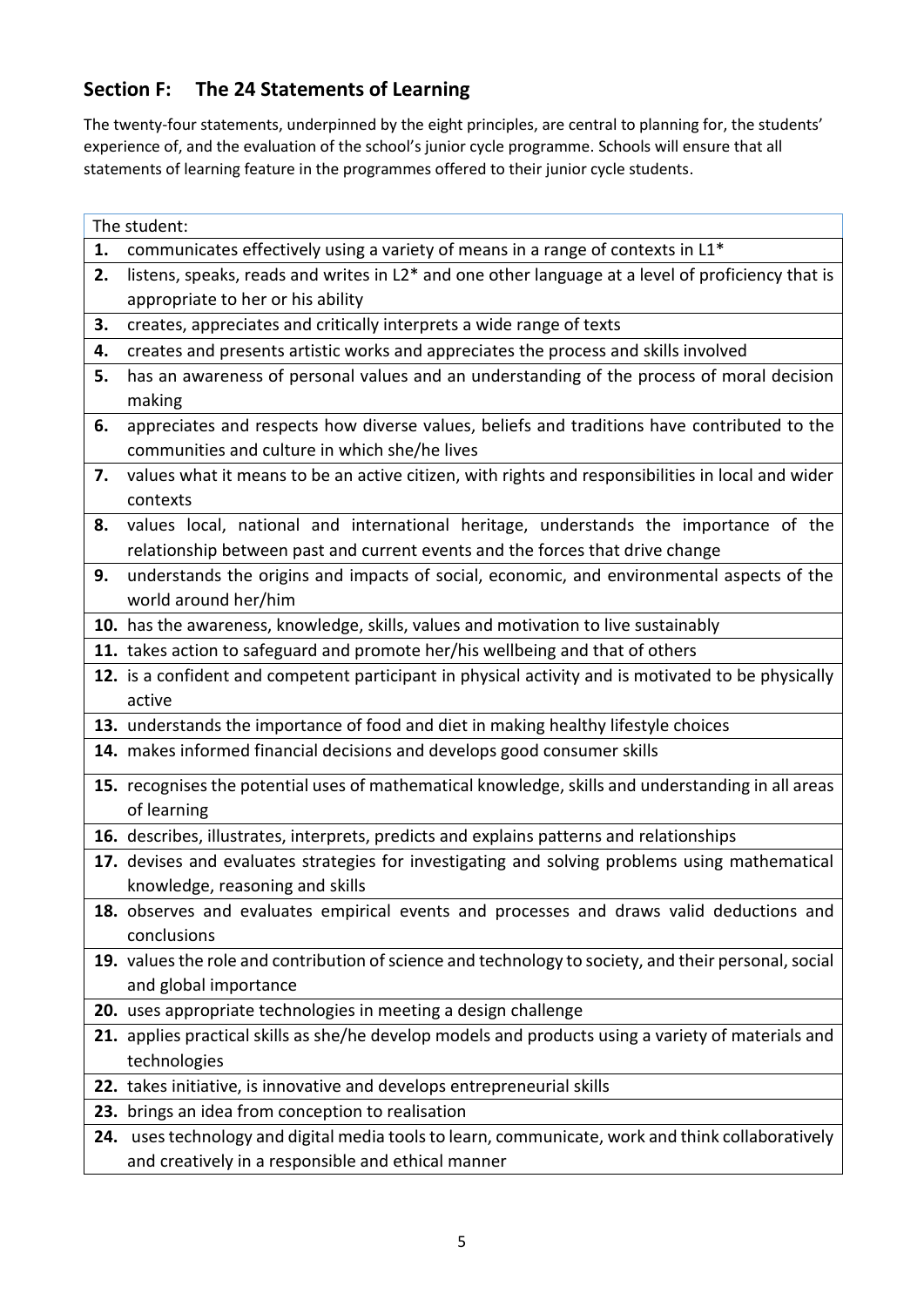## **Section G: The Eight Key Skills**

There are eight key skills required for successful learning by students *across* the curriculum and for learning *beyond* school.

| <b>Being Literate</b> | <b>Managing Myself</b> | <b>Staying Well</b>           | <b>Managing Information</b><br>and Thinking |
|-----------------------|------------------------|-------------------------------|---------------------------------------------|
| <b>Being Numerate</b> | <b>Being Creative</b>  | Working with<br><b>Others</b> | Communicating                               |

Throughout the Junior Cycle, students will acquire and enhance their proficiency in these eight key skills. They will be brought to life through the learning experiences encountered by students and will be evident in the assessment approaches used in the classroom and in examinations.

The key skills will be embedded in the learning outcomes of every junior cycle subject and short course. Thus, teachers will have a clear understanding of how … to build the skills into class planning.

Each key skill is presented as a set of elements

| <b>Being Literate</b>            | <b>Managing Myself</b> | <b>Staying Well</b> | <b>Managing Information</b> |
|----------------------------------|------------------------|---------------------|-----------------------------|
|                                  |                        |                     | and Thinking                |
| • Developing my understanding    | • Knowing myself       | • Being healthy,    | • Being curious             |
| and enjoyment of words and       | • Making considered    | physical and        | • Gathering, recording,     |
| language                         | decisions              | active              | organising and              |
| • Reading for enjoyment and      | • Setting and          | • Being social      | evaluating information      |
| with critical understanding      | achieving personal     | • Being safe        | and data                    |
| • Writing for different purposes | goals                  | • Being spiritual   | • Thinking creatively and   |
| • Expressing ideas clearly and   | • Being able to        | • Being confident   | critically                  |
| accurately                       | reflect on my own      | • Being positive    | • Reflecting on and         |
| • Developing my spoken           | learning               | about learning      | evaluating my learning      |
| language                         | • Using digital        | • Being             | · Using digital technology  |
| • Exploring and creating a       | technology to          | responsible, safe   | to access, manage and       |
| variety of texts, including      | manage myself          | and ethical in      | share content               |
| multi-modal texts                | and my learning        | using digital       |                             |
|                                  |                        | technology          |                             |
| <b>Being Numerate</b>            | <b>Being Creative</b>  | <b>Working with</b> | Communicating               |
|                                  |                        | <b>Others</b>       |                             |
| • Expressing ideas               | · Imagining            | • Developing good   | • Using language            |
| mathematically                   | • Exploring options    | relationships and   | • Using number              |
| • Estimating, predicting and     | and alternatives       | dealing with        | • Listening and             |
| calculating                      | • Implementing         | conflict            | expressing myself           |
| • Developing a positive          | ideas and taking       | • Co-operating      | • Performing and            |
| disposition towards              | action                 | • Respecting        | presenting                  |
| investigating, reasoning and     | • Learning creatively  | difference          | • Discussing and debating   |
| problem solving                  | • Stimulating          | • Contributing to   | • Using digital technology  |
| • Seeing patterns, trends and    | creativity using       | making the world    | to communicate              |
| relationships                    | digital technology     | a better place      |                             |
| • Gathering, interpreting and    |                        | • Learning with     |                             |
| representing data                |                        | others              |                             |
| • Using digital technology to    |                        | • Working with      |                             |
| develop numeracy skills and      |                        | others through      |                             |
| understanding                    |                        | digital technology  |                             |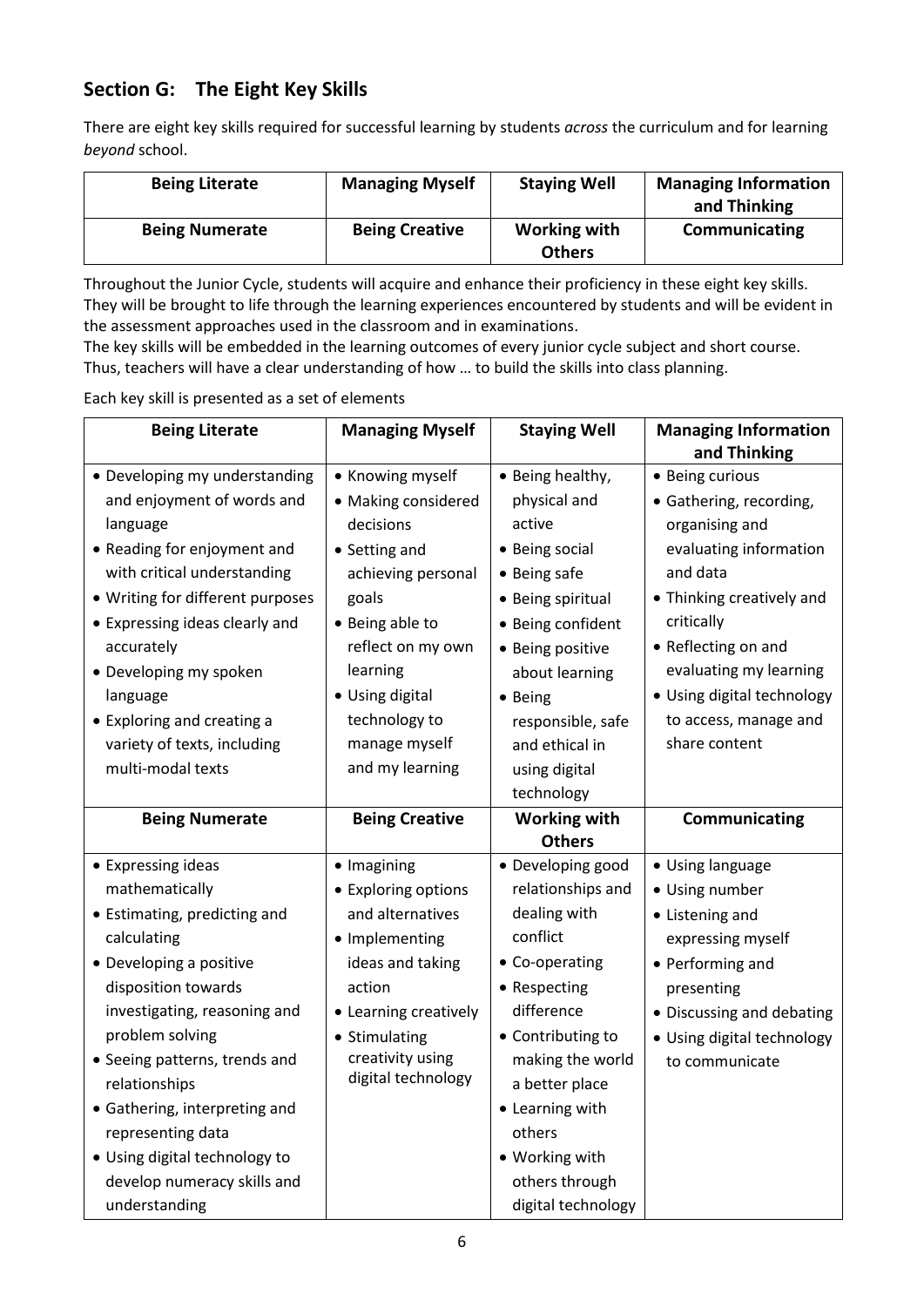## **Section H: Wellbeing Indicators**

We provide opportunities for students to:

| Active      | • be confident and able participant in physical activity?<br>• be physically active every day?                                                                                                                                                 |
|-------------|------------------------------------------------------------------------------------------------------------------------------------------------------------------------------------------------------------------------------------------------|
| Responsible | • take action to protect and promote their wellbeing and that of others?<br>• make healthy eating choices?<br>• take responsibility for their learning?                                                                                        |
| Connected   | • feel connected to their school, their community and the wider world?<br>appreciate that their actions and interactions impact on their own wellbeing<br>and that of others, in local and global contexts?                                    |
| Resilient   | • believe that they have the coping skills to deal with life's challenges?<br>• know where they can go for help?<br>• believe that with effort they can achieve?                                                                               |
| Respected   | feel that they are listened to and valued?<br>have positive relationships with their friends, their peers and their teachers?<br>show care and respect for others?                                                                             |
| Aware       | • be aware of their thoughts, feelings and behaviours and can make sense of them?<br>• be aware of what their personal values are and can think through their decisions?<br>• to understand what helps them to learn and how they can improve? |

# **Activity 6: Considering the Wellbeing Indicators in our practice**

Active

**Responsible** 

**Connected** 

Resilient

Respected

Aware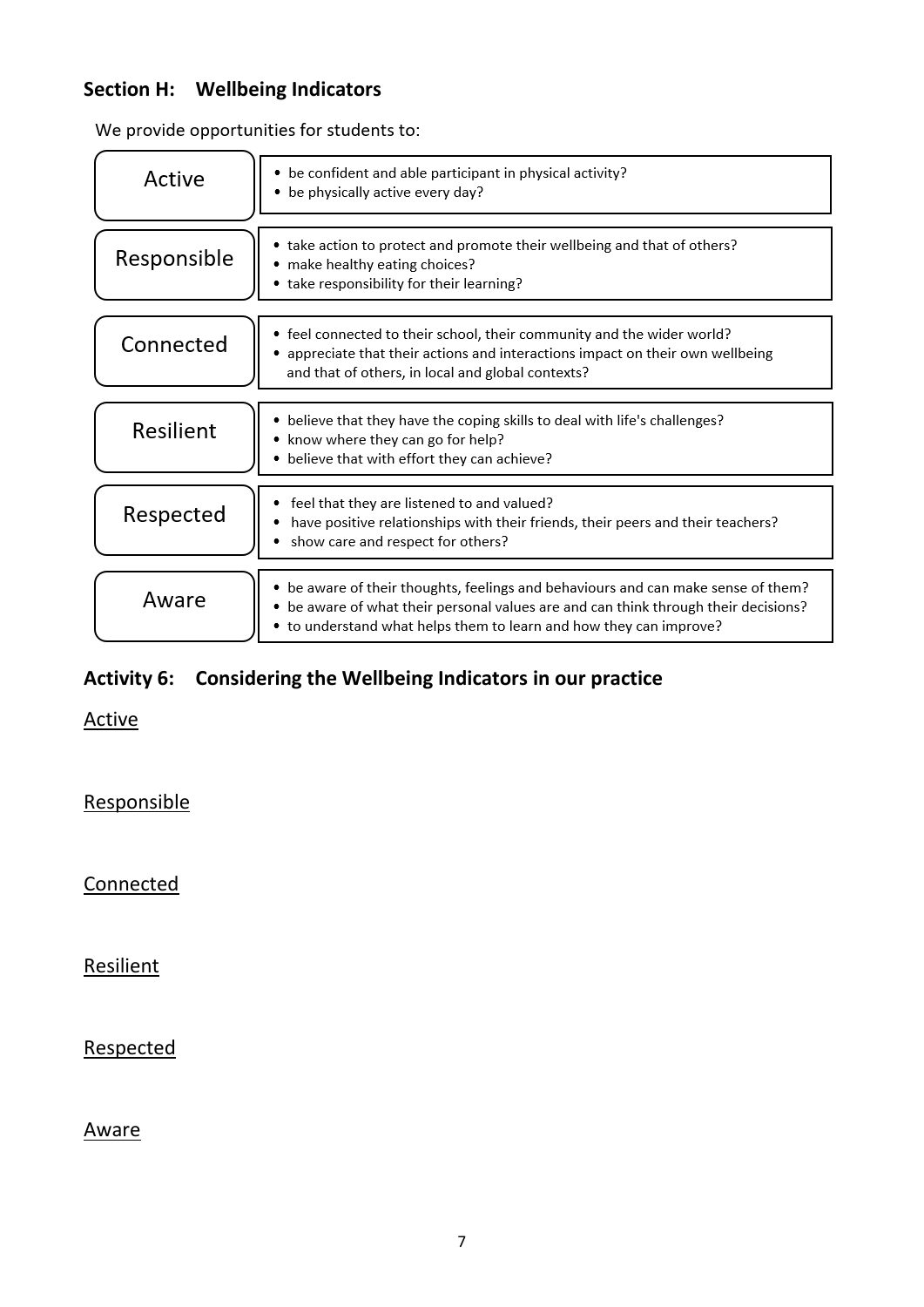## **Section J: Learning Outcomes within the Short Course**

# Strand 1: Physical activity for health and wellbeing

- 1.1 set SMART improvement goals informed by their health related and/or performance-related fitness results and advised by norms for their age and sex
- 1.2 apply principles of training within a personalised physical activity programme (minimum duration of six weeks) designed to improve their health-related and/or performance-related fitness, documenting their progress
- 1.3 evaluate their engagement and progress in the programme, providing evidence of progress made and identifying ways they can further develop
- 1.4 use a range of measurement techniques to monitor and analyse physical activity levels across a sustained period of time
- 1.5 identify a range of strategies to support ongoing participation in health-related physical activity
- 1.6 lead physical activities that young people find enjoyable and can undertake to achieve the minimum physical activity recommendations for health

# Strand 2: Games

| Invasion games | Striking and fielding games | Divided court games |
|----------------|-----------------------------|---------------------|
|----------------|-----------------------------|---------------------|

- 2.1use a wide range of movement skills and strategies effectively to enhance their performance
- 2.2take responsibility for improving their own performance based on personal strengths and developmental needs
- 2.3modify activities to promote inclusion and enjoyment in a safe manner
- 2.4demonstrate activities to enhance their health-related and/or performance-related fitness for the particular game, including warm-up and cool down
- 2.5respond, individually and as part of a team to different games' scenarios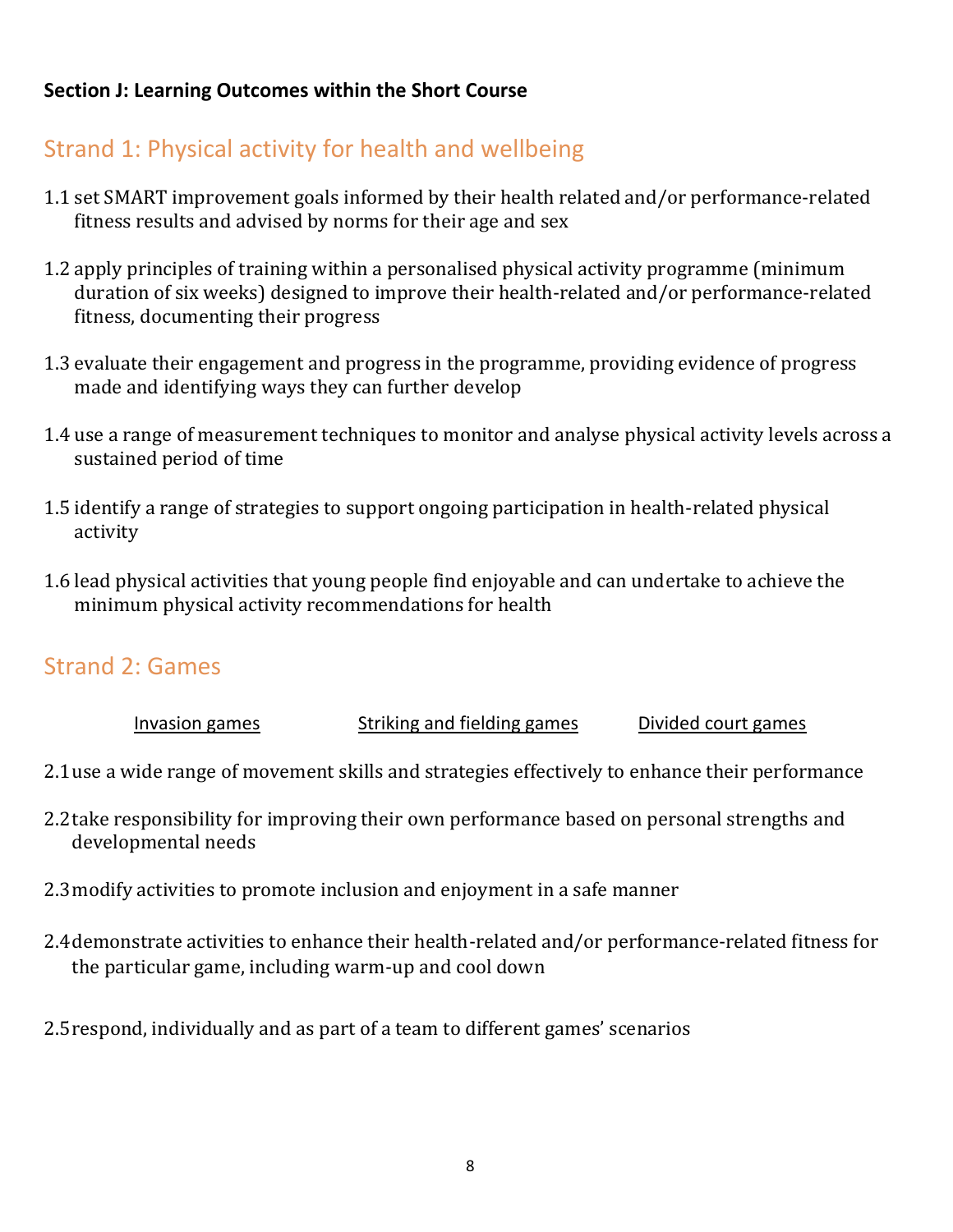# Strand 3: Individual and team challenges

## Orienteering and team challenges

- 3.1 use orienteering strategies and map-reading skills to complete a variety of orienteering events safely and confidently, showing respect for the environment
- 3.2contribute to team challenges that require co-operation and problem-solving skills to achieve a common goal
- 3.3reflect on their personal contribution and their team's effectiveness in completing a group challenge

Aquatics

- 3.4 perform competently and confidently in a range of swimming strokes
- 3.5 respond appropriately to a range of water safety scenarios
- 3.6 take responsibility for improving their own performance, based on personal strengths and developmental needs

**Athletics** 

- 3.7 perform competently, confidently and safely in a range of athletics events
- 3.8 demonstrate activities to enhance performance in athletic events, including physical and mental preparation
- 3.9 take responsibility for improving their own performance, based on personal strengths and developmental needs

# Strand 4: Dance and gymnastics

4.1 create a dance on their own or with others, incorporating a selected dance style and a variety of choreographic techniques and suitable props and music

OR

- 4.2 create a sequence of movement or routine based on a gymnastic theme (on their own or with others), incorporating a variety of compositional techniques and gymnastics skills
- 4.3 refine their performance based on a critique of a video of their performance and/or feedback from others
- 4.4 perform the dance/gymnastics sequence of movement for an audience incorporating appropriate music and/or props
- 4.5 reflect on their experience of creating and participating in a performance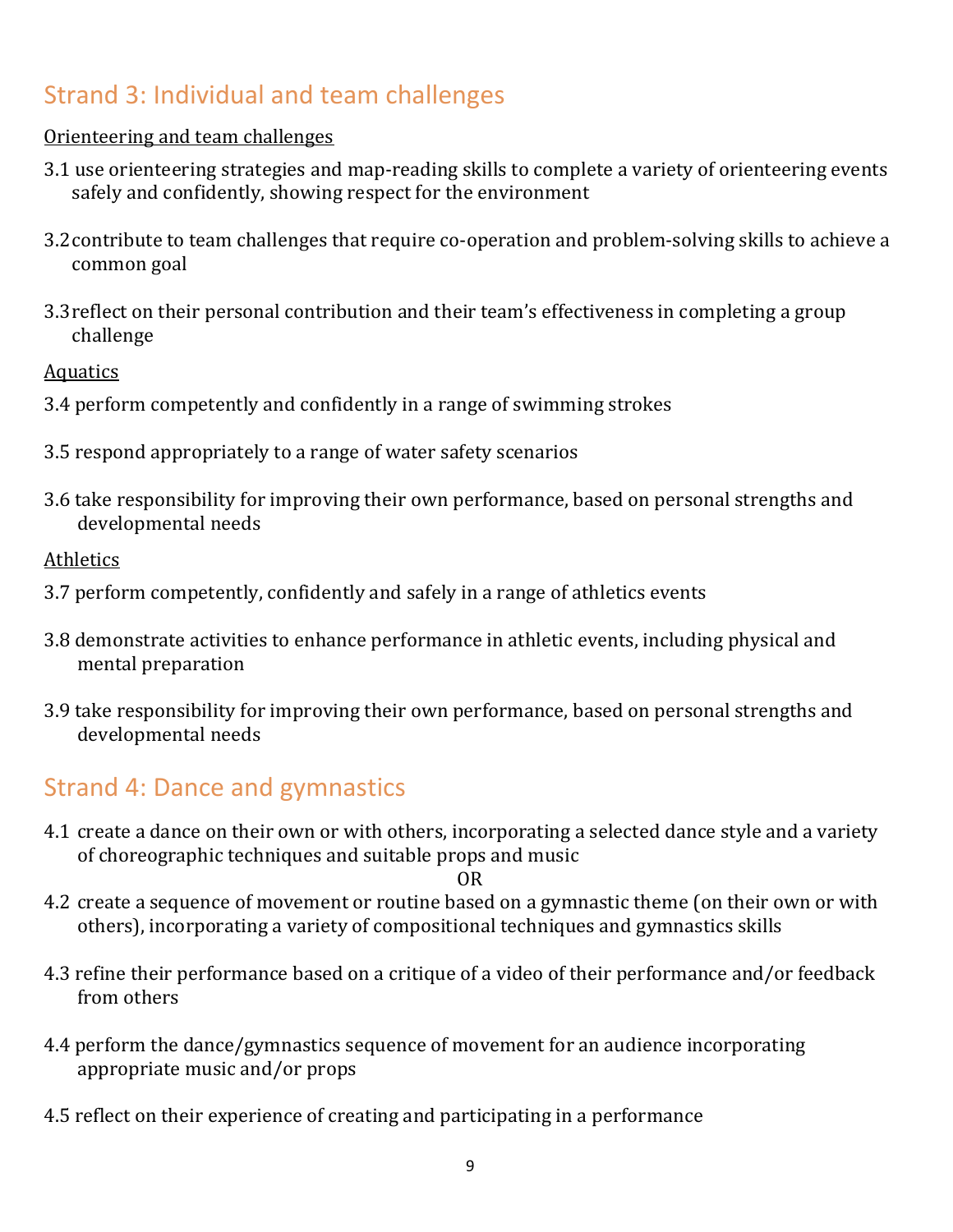# **Short Course in Physical Education – Sample Course Overview**

| <b>Teachers:</b>         |  | Siobhan O'Leary, Matt O'Brien     |                                                 | <b>Reviewed at:</b>           | Sept 2016 | Date of next review:        |                          | May 2017 |                   |
|--------------------------|--|-----------------------------------|-------------------------------------------------|-------------------------------|-----------|-----------------------------|--------------------------|----------|-------------------|
|                          |  | Summer - Midterm 1                | Midterm 1 - Christmas                           | <b>Christmas - Midterm 2</b>  |           | Midterm 2 - Easter          | Easter - Summer          |          | <b>Time</b>       |
| Year 1                   |  | Settling in                       | <b>Being Organised &amp;</b>                    | <b>Expressing Myself with</b> |           | Monitoring my               | Working with my Team     |          |                   |
|                          |  | FMS and Introduction to           | Confident                                       | my Partner                    |           | Performance                 |                          |          | 2x                |
| <b>Unit Title</b>        |  | Games                             | Aquatics                                        | Gymnastics 1                  |           | PA for Health and           | Games - Invasion         |          | 40 <sub>min</sub> |
|                          |  |                                   |                                                 |                               |           | Wellbeing / Athletics       |                          |          | class/            |
| <b>Learning Outcomes</b> |  | 2.1 2.2 2.3 2.4                   | 3.4 3.5 3.6 1.3                                 | 4.2 4.3 4.4 4.5               |           | 3.73.83.91.41.5             | 2.1 2.2 2.4 2.5 1.6      |          | week              |
| <b>Assessment</b>        |  | <b>Games Making</b>               | <b>Water Safety Task</b>                        | Group Sequence                |           | <b>Athletics Meet</b>       | <b>Sport Education</b>   |          | 80 min            |
|                          |  | <b>Rich Task</b>                  | 'Personal Development'                          | <b>Rich Task</b>              |           | <b>Rich Task</b>            | Rich Task and            |          |                   |
|                          |  |                                   | Poster Task                                     |                               |           |                             | <b>Summer Reflection</b> |          | 44hrs             |
| <b>Reporting</b>         |  |                                   | <b>Christmas Reflection</b><br>Christmas Report | PT Meeting                    |           |                             | Summer Report            |          |                   |
| Year 2                   |  | Strand 3                          | Strand 4                                        | Strand 3                      |           | Strand 2                    | Strand 1                 |          |                   |
|                          |  | Indiv & Team Challenges           |                                                 | Indiv. & Team Challenges      |           |                             | PA for Health and        |          | 2x                |
| <b>Unit Title</b>        |  | Athletics                         | Gymnastics                                      | <b>Adventure Activities</b>   |           | Games - Divided Court       | Wellbeing                |          | 40 <sub>min</sub> |
| <b>Learning Outcomes</b> |  | 1.1 1.3 3.7 3.8 3.9               | 1.2 4.2 4.3 4.4 4.5                             | 3.1 3.2 3.3                   |           | 1.2 2.1 2.2 2.3 2.4 2.5     | 1.1 1.2 1.3              |          | class/<br>week    |
| <b>Assessment</b>        |  | <b>Personal Athletics Profile</b> | <b>Group Sequence</b>                           | <b>Orienteering Event</b>     |           | <b>Tournament Challenge</b> | 4-Week PA Programme      |          | 80 min            |
|                          |  |                                   | <b>Christmas Reflection</b>                     |                               |           |                             | & Summer Reflection      |          |                   |
|                          |  |                                   |                                                 |                               |           |                             | (5km interclass event)   |          | 44hrs             |
| <b>Reporting</b>         |  |                                   | Christmas Report                                |                               |           | PT Meeting                  | Summer Report            |          |                   |
| Year 3                   |  | Strand 1 and 3                    | Strand 1                                        | Strand 4                      |           | Strand 3                    | Strand 1 and 2           |          |                   |
|                          |  | Athletics / PA for Health         | PA for Health and                               |                               |           | Indiv. & Team Challenges    |                          |          | 2x                |
| <b>Unit Title</b>        |  | and Wellbeing                     | Wellbeing                                       | Dance                         |           | <b>Adventure Activities</b> | Games                    |          | 40 <sub>min</sub> |
|                          |  |                                   |                                                 |                               |           |                             |                          |          | class/            |
| <b>Learning Outcomes</b> |  | 3.7 3.8 3.9 1.1 1.2 1.4 1.5       | 1.2 1.3 1.4 1.5 1.6                             | 4.1 4.3 4.4 4.5               |           | 3.1 3.2 3.3                 | 1.1 1.2 1.6 2.3 2.5      |          | week              |
| <b>Assessment</b>        |  | Athletics PA Programme            | <b>6 Week Programme</b>                         | Group Routine &               |           | <b>Orienteering Event</b>   | 4-Week PA Programme      |          | 80 min            |
|                          |  | Design                            |                                                 | <b>Christmas Reflection</b>   |           |                             | (7km Community Event)    |          |                   |
|                          |  |                                   |                                                 |                               |           |                             | & Summer Reflection      |          | 44hrs             |
| Reporting                |  | PT Meeting                        | <b>Christmas Report</b>                         |                               |           |                             | <b>JCPA</b>              |          |                   |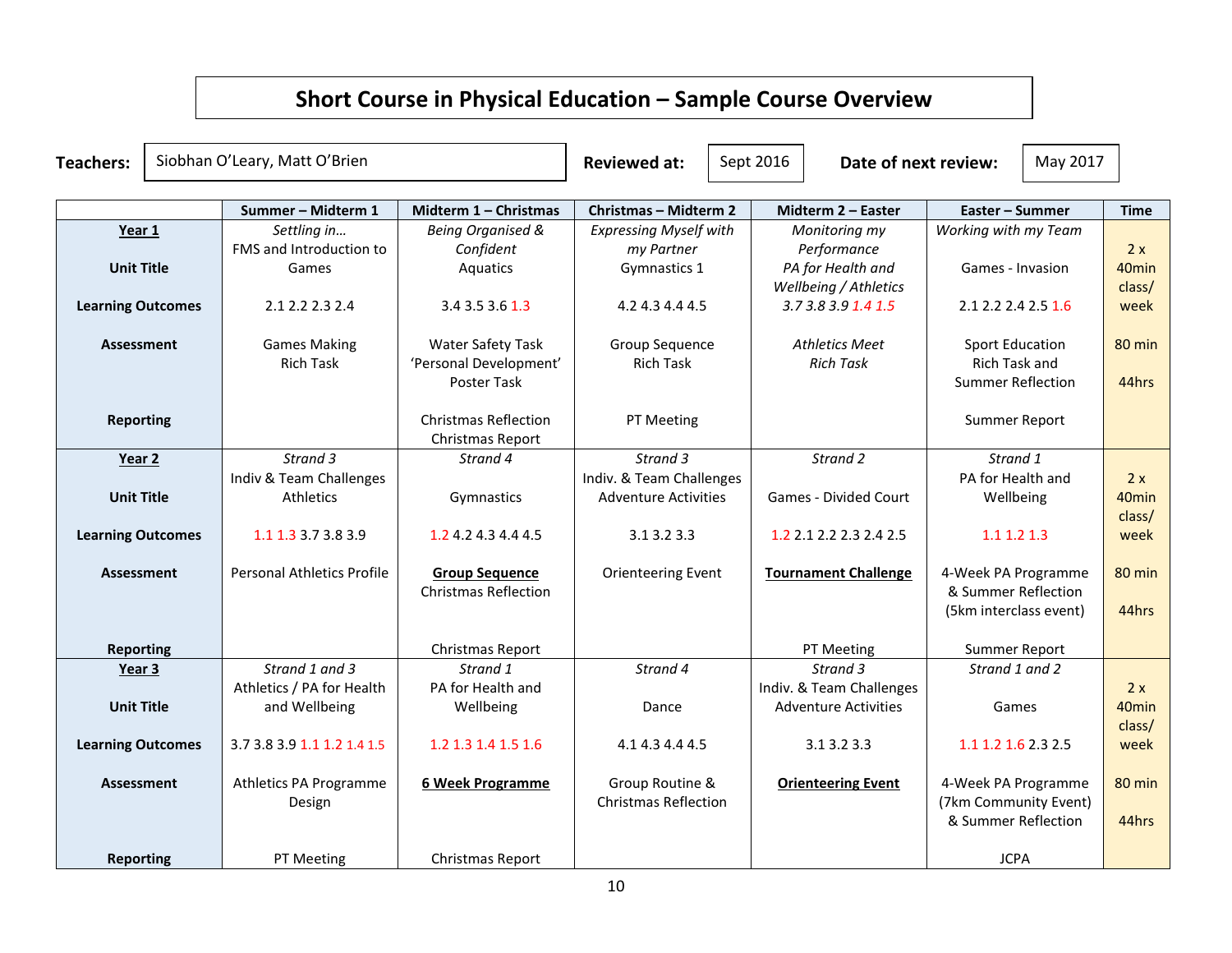| Sharing learning intentions | Developing success criteria | Students reflecting on their learning |
|-----------------------------|-----------------------------|---------------------------------------|
| Effective questioning       | Formative feedback          | Peer and self-assessment              |

# **Section G: Formative Assessment in Physical Education**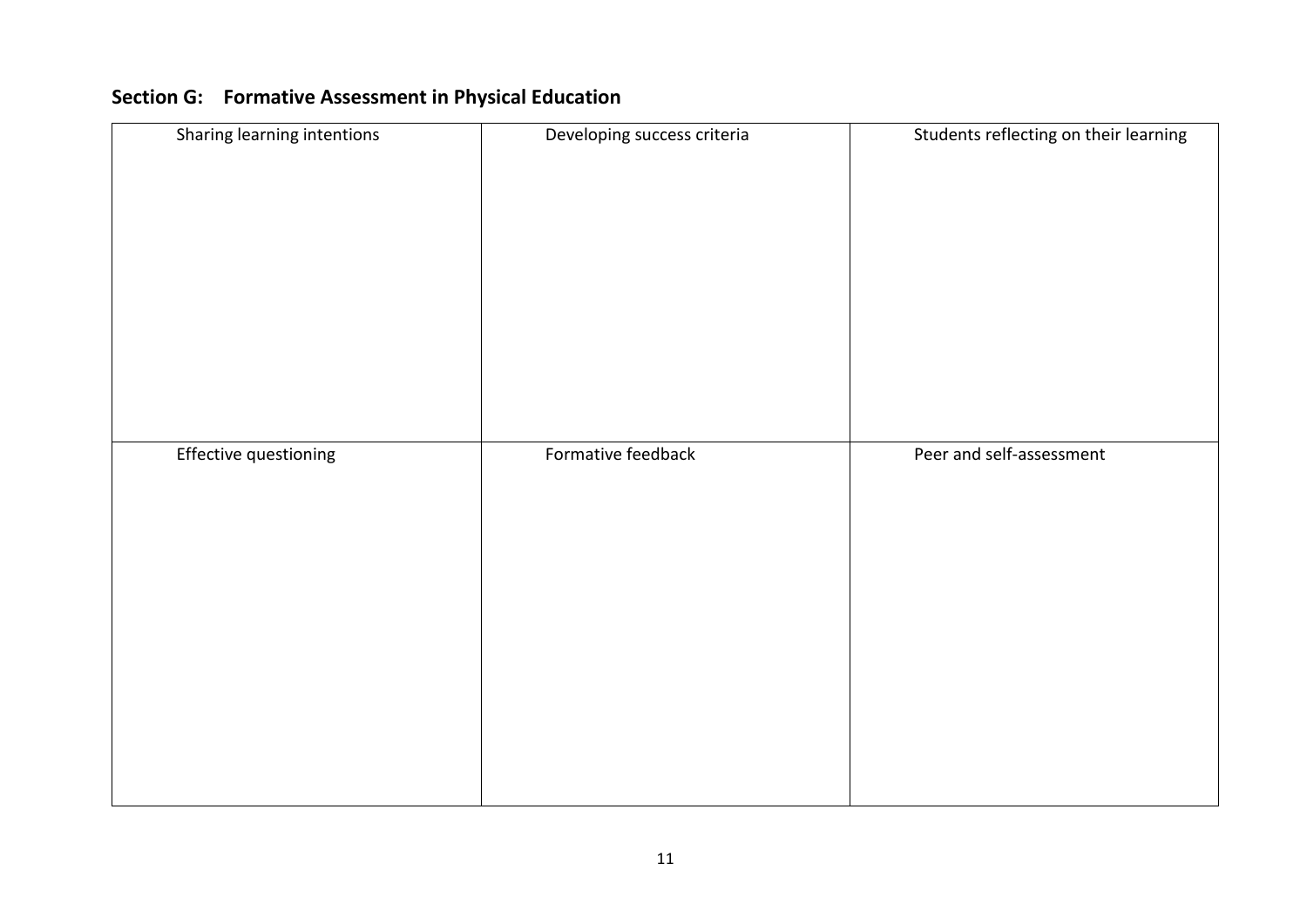| Short Course in PE - Unit of Work Template                                                                                                                                                                                                                                                                                                                                                                                                                                                                                                                           |                                                                                                                                                                                                                                                                                                                                                                                                                                                                                                          |                 |                                |  |  |  |
|----------------------------------------------------------------------------------------------------------------------------------------------------------------------------------------------------------------------------------------------------------------------------------------------------------------------------------------------------------------------------------------------------------------------------------------------------------------------------------------------------------------------------------------------------------------------|----------------------------------------------------------------------------------------------------------------------------------------------------------------------------------------------------------------------------------------------------------------------------------------------------------------------------------------------------------------------------------------------------------------------------------------------------------------------------------------------------------|-----------------|--------------------------------|--|--|--|
| <b>Unit Title:</b>                                                                                                                                                                                                                                                                                                                                                                                                                                                                                                                                                   | Individual and Team Challenges                                                                                                                                                                                                                                                                                                                                                                                                                                                                           | Term:           | Year 2 - Midterm 1 - Christmas |  |  |  |
| Teacher/s:                                                                                                                                                                                                                                                                                                                                                                                                                                                                                                                                                           | Siobhan O'Leary,                                                                                                                                                                                                                                                                                                                                                                                                                                                                                         | No of Weeks:    | 6                              |  |  |  |
|                                                                                                                                                                                                                                                                                                                                                                                                                                                                                                                                                                      | Matt O'Brien                                                                                                                                                                                                                                                                                                                                                                                                                                                                                             | Date of Review: | Dec 17                         |  |  |  |
|                                                                                                                                                                                                                                                                                                                                                                                                                                                                                                                                                                      |                                                                                                                                                                                                                                                                                                                                                                                                                                                                                                          |                 |                                |  |  |  |
| $\bullet$<br>$\bullet$<br>(3.2)                                                                                                                                                                                                                                                                                                                                                                                                                                                                                                                                      | <b>Learning Outcomes (from Specification)</b><br>At the end of this unit, students will be able to<br>use orienteering strategies and map-reading skills to complete a variety of orienteering events safely and<br>confidently, showing respect for the environment (3.1)<br>contribute to team challenges that require co-operation and problem-solving skills to achieve a common goal<br>reflect on their personal contribution and their team's effectiveness in completing a group challenge (3.3) |                 |                                |  |  |  |
| <b>Assessment</b>                                                                                                                                                                                                                                                                                                                                                                                                                                                                                                                                                    | Students will demonstrate their learning when they<br>participate in a team score event, demonstrating their navigation skills and their strategic decision making                                                                                                                                                                                                                                                                                                                                       |                 |                                |  |  |  |
|                                                                                                                                                                                                                                                                                                                                                                                                                                                                                                                                                                      |                                                                                                                                                                                                                                                                                                                                                                                                                                                                                                          |                 |                                |  |  |  |
| <b>Learning Experiences</b><br>Participate in a range of orienteering events and team challenges<br>Apply appropriate orienteering skills and strategies in different contexts<br>Recognise various orienteering terrain and develop a respect for and appreciation of the environment<br>Apply an effective approach to problem-solving within various group challenges<br>Demonstrate care for themselves and others while taking part in group activities<br>Reflect on the strengths of their personal and group performance, and identify areas for improvement |                                                                                                                                                                                                                                                                                                                                                                                                                                                                                                          |                 |                                |  |  |  |
| Element/s of<br>Wellbeing<br>Working with others - Cooperating<br>Aware<br>$\bullet$<br>Indicator/s<br><b>Key Skill/s</b><br>Connected<br>Being creativity – Exploring options and alternatives<br>Responsible<br>Communicating - Listening and Expressing myself<br>٠<br>Resilliant<br><b>Post Unit Reflection</b>                                                                                                                                                                                                                                                  |                                                                                                                                                                                                                                                                                                                                                                                                                                                                                                          |                 |                                |  |  |  |
|                                                                                                                                                                                                                                                                                                                                                                                                                                                                                                                                                                      |                                                                                                                                                                                                                                                                                                                                                                                                                                                                                                          |                 |                                |  |  |  |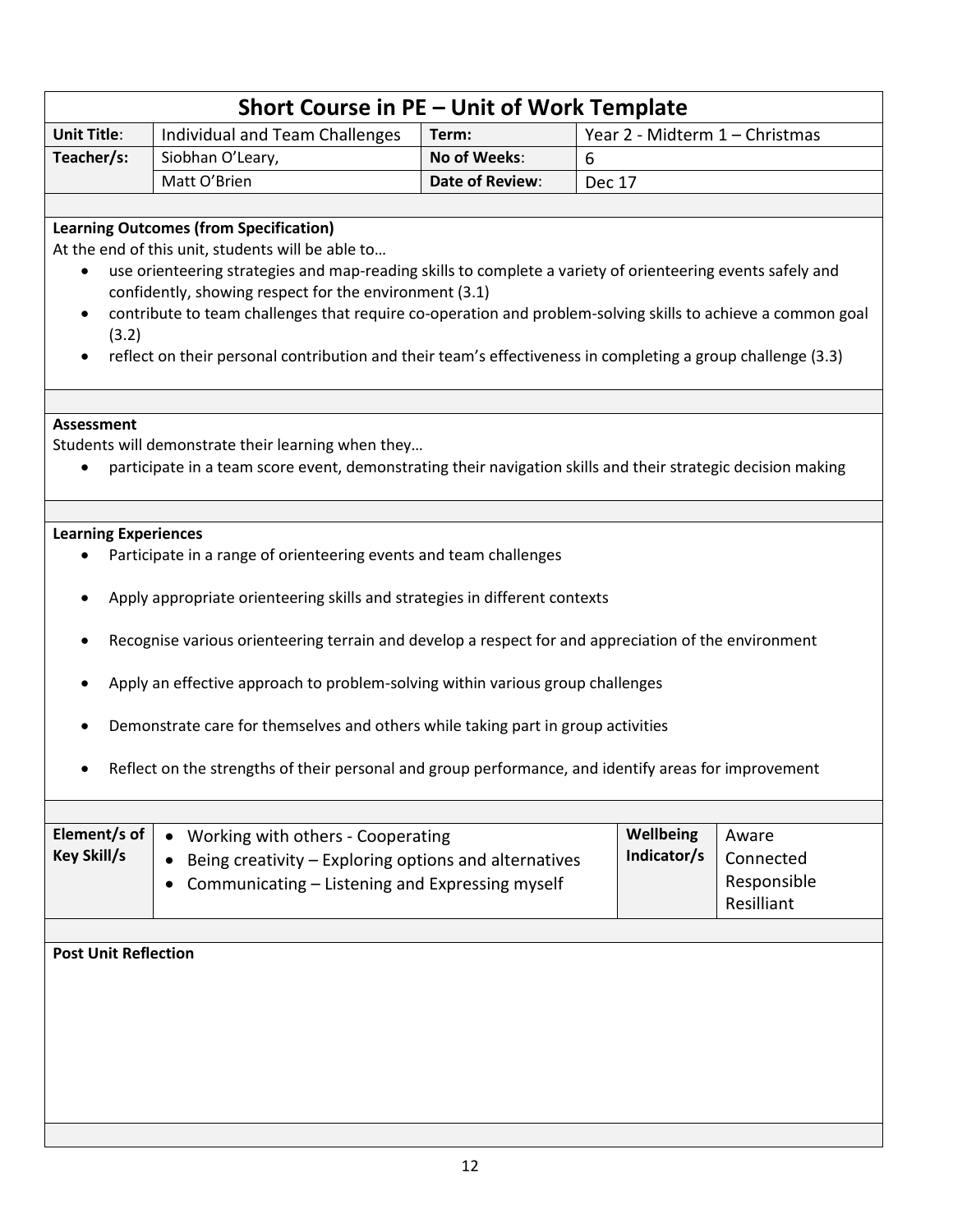| Short Course in PE – Unit of Work Weekly Planning Template                                                                                                                                                                                                              |                                                                                                                                                                                                                                                                              |  |  |
|-------------------------------------------------------------------------------------------------------------------------------------------------------------------------------------------------------------------------------------------------------------------------|------------------------------------------------------------------------------------------------------------------------------------------------------------------------------------------------------------------------------------------------------------------------------|--|--|
|                                                                                                                                                                                                                                                                         |                                                                                                                                                                                                                                                                              |  |  |
| Week 1<br>Students will engage with map reading skills and<br>orienteering strategies<br>Setting / Feature Recognition / Following a<br>$\bullet$<br>Route / Thumbing<br>Students will acknowledge the importance of care<br>for the environment<br><b>Country Code</b> | Week 5<br>Students will participate responsibly in orienteering<br>event/s, and reflect on the decisions that they made<br>in the course of the events<br>Mini – Score Event / Photo Orienteering<br>Students will acknowledge the importance of care<br>for the environment |  |  |
| Week 2<br>Students will participate responsibly in orienteering<br>event/s, and demonstrate strategy<br><b>Star and Line Event</b><br>Procedure (before/during/after)<br>٠<br>Relating map to terrain / Route planning                                                  | Week 6<br>Students will participate in a team score event,<br>demonstrating their navigation skills and their<br>strategic decision making<br>Students will reflect on their personal role in the<br>event                                                                   |  |  |
| Week 3<br>Students will demonstrate an approach to problem<br>solving<br>Team Challenges / Problem Solving / Goal<br>$\bullet$<br>Setting / Team Reflection                                                                                                             | Week 7                                                                                                                                                                                                                                                                       |  |  |
| Week 4<br>Students will demonstrate and reflect on what<br>contributes to effective teamwork<br>Team Challenges / Effective Teamwork /<br>٠<br><b>Personal Reflection</b>                                                                                               | Week 8                                                                                                                                                                                                                                                                       |  |  |
| <b>Reflection on the Unit:</b>                                                                                                                                                                                                                                          |                                                                                                                                                                                                                                                                              |  |  |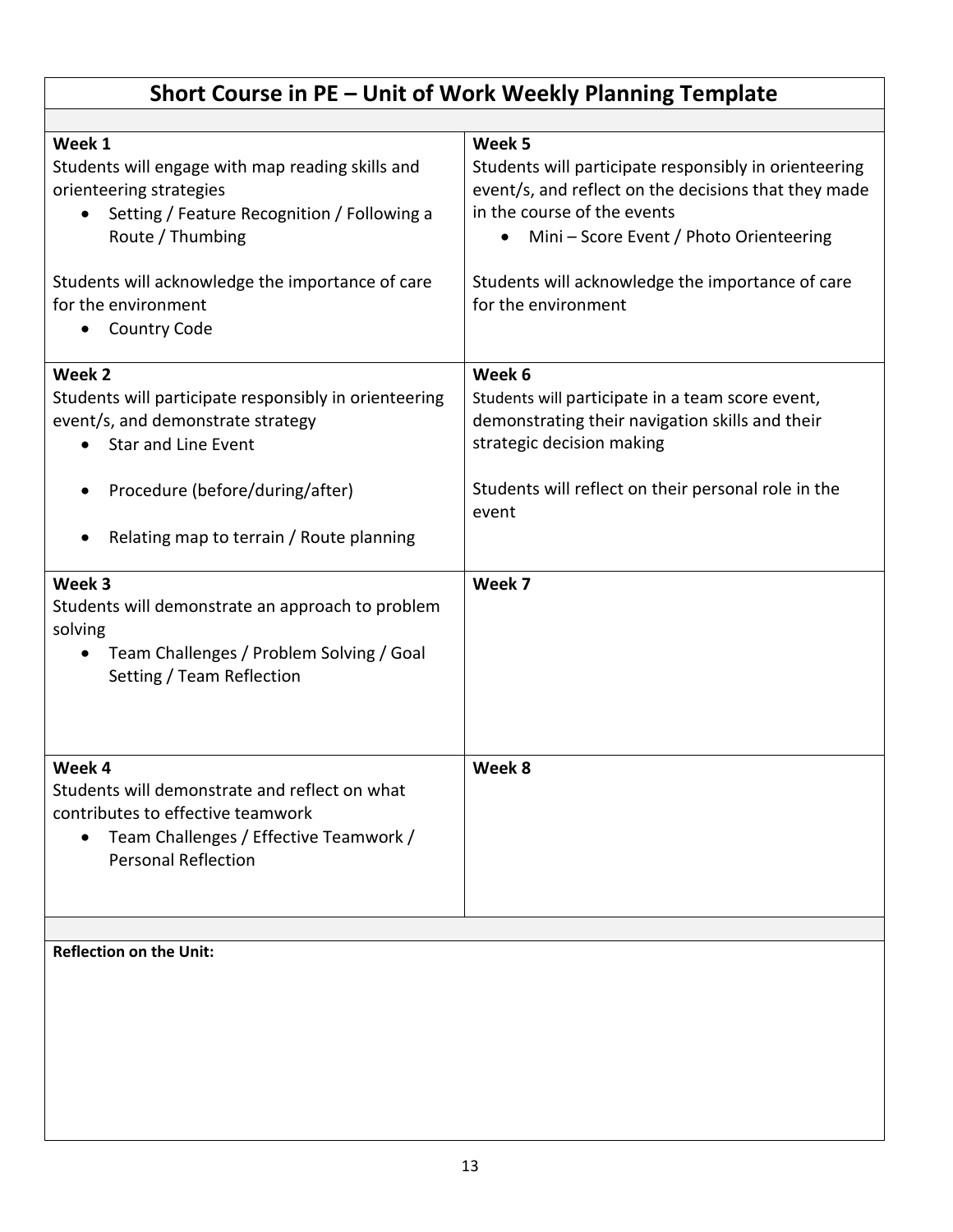| Short Course in PE - Unit of Work Template |                                                                                                    |                 |  |  |
|--------------------------------------------|----------------------------------------------------------------------------------------------------|-----------------|--|--|
| <b>Unit Title:</b>                         |                                                                                                    | Term:           |  |  |
| Teacher/s:                                 |                                                                                                    | No of Weeks:    |  |  |
|                                            |                                                                                                    | Date of Review: |  |  |
|                                            |                                                                                                    |                 |  |  |
|                                            | <b>Learning Outcomes (from Specification)</b><br>At the end of this unit, students will be able to |                 |  |  |
|                                            |                                                                                                    |                 |  |  |
| <b>Assessment</b>                          |                                                                                                    |                 |  |  |
|                                            | Students will demonstrate their learning when they                                                 |                 |  |  |
|                                            |                                                                                                    |                 |  |  |
|                                            |                                                                                                    |                 |  |  |
|                                            |                                                                                                    |                 |  |  |
| <b>Learning Experiences</b>                |                                                                                                    |                 |  |  |
| $\bullet$                                  |                                                                                                    |                 |  |  |
|                                            |                                                                                                    |                 |  |  |
|                                            |                                                                                                    |                 |  |  |
|                                            |                                                                                                    |                 |  |  |
|                                            |                                                                                                    |                 |  |  |
|                                            |                                                                                                    |                 |  |  |
|                                            |                                                                                                    |                 |  |  |
|                                            |                                                                                                    |                 |  |  |
|                                            |                                                                                                    |                 |  |  |
|                                            |                                                                                                    |                 |  |  |
|                                            |                                                                                                    |                 |  |  |
|                                            |                                                                                                    |                 |  |  |
|                                            |                                                                                                    |                 |  |  |
|                                            |                                                                                                    |                 |  |  |
| Element/s of                               |                                                                                                    | Wellbeing       |  |  |
| <b>Key Skill/s</b>                         |                                                                                                    | Indicator/s     |  |  |
|                                            |                                                                                                    |                 |  |  |
|                                            |                                                                                                    |                 |  |  |
|                                            |                                                                                                    |                 |  |  |
| <b>Post Unit Reflection</b>                |                                                                                                    |                 |  |  |
|                                            |                                                                                                    |                 |  |  |
|                                            |                                                                                                    |                 |  |  |
|                                            |                                                                                                    |                 |  |  |
|                                            |                                                                                                    |                 |  |  |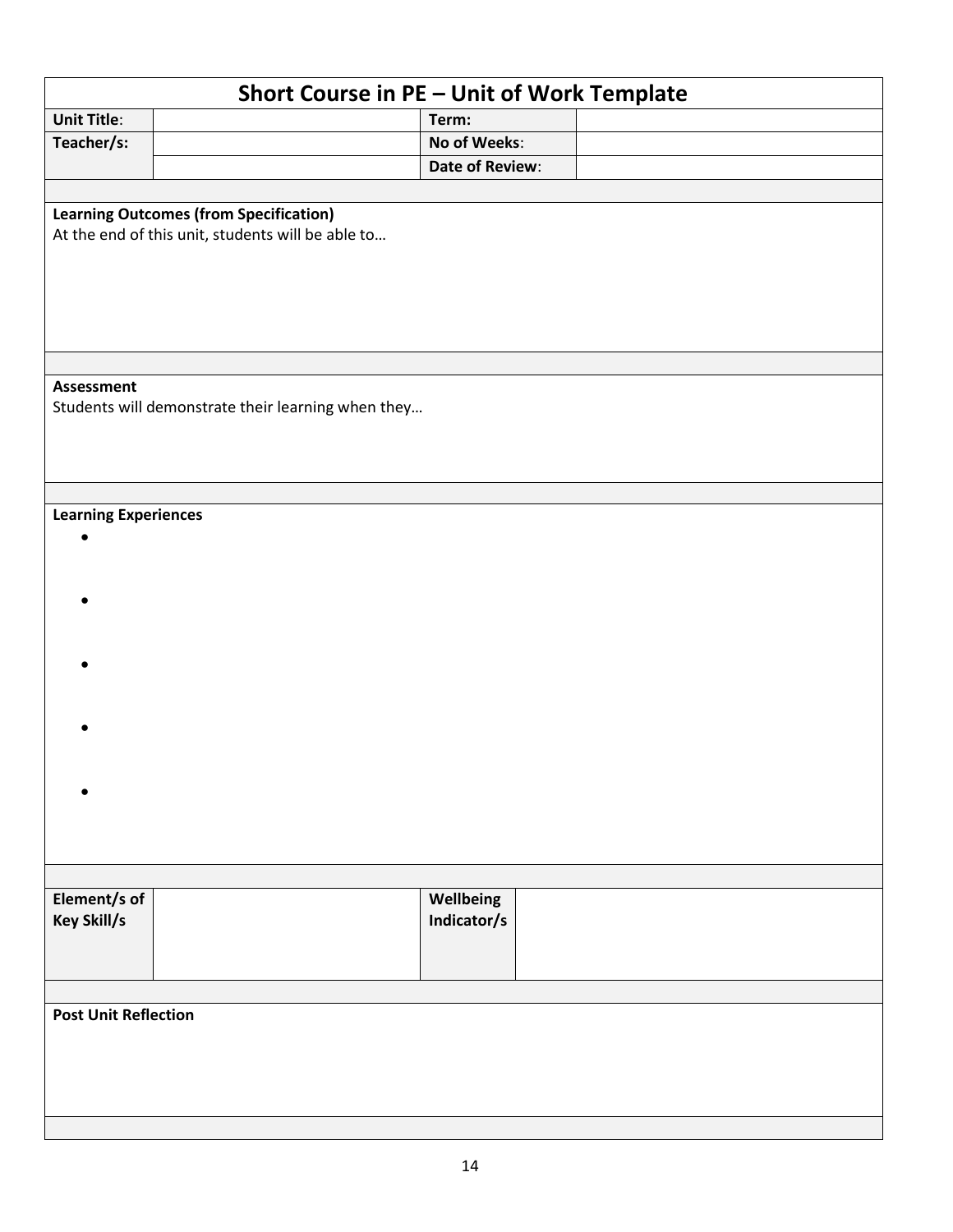| Short Course in PE - Unit of Work Weekly Planning Template |        |  |  |
|------------------------------------------------------------|--------|--|--|
|                                                            |        |  |  |
| Week 1                                                     | Week 5 |  |  |
|                                                            |        |  |  |
|                                                            |        |  |  |
|                                                            |        |  |  |
|                                                            |        |  |  |
|                                                            |        |  |  |
|                                                            |        |  |  |
| Week 2                                                     | Week 6 |  |  |
|                                                            |        |  |  |
|                                                            |        |  |  |
|                                                            |        |  |  |
|                                                            |        |  |  |
|                                                            |        |  |  |
| Week 3                                                     | Week 7 |  |  |
|                                                            |        |  |  |
|                                                            |        |  |  |
|                                                            |        |  |  |
|                                                            |        |  |  |
|                                                            |        |  |  |
|                                                            |        |  |  |
| Week 4                                                     | Week 8 |  |  |
|                                                            |        |  |  |
|                                                            |        |  |  |
|                                                            |        |  |  |
|                                                            |        |  |  |
|                                                            |        |  |  |
|                                                            |        |  |  |
|                                                            |        |  |  |
| <b>Reflection on the Unit:</b>                             |        |  |  |
|                                                            |        |  |  |
|                                                            |        |  |  |
|                                                            |        |  |  |
|                                                            |        |  |  |
|                                                            |        |  |  |
|                                                            |        |  |  |
|                                                            |        |  |  |
|                                                            |        |  |  |
|                                                            |        |  |  |